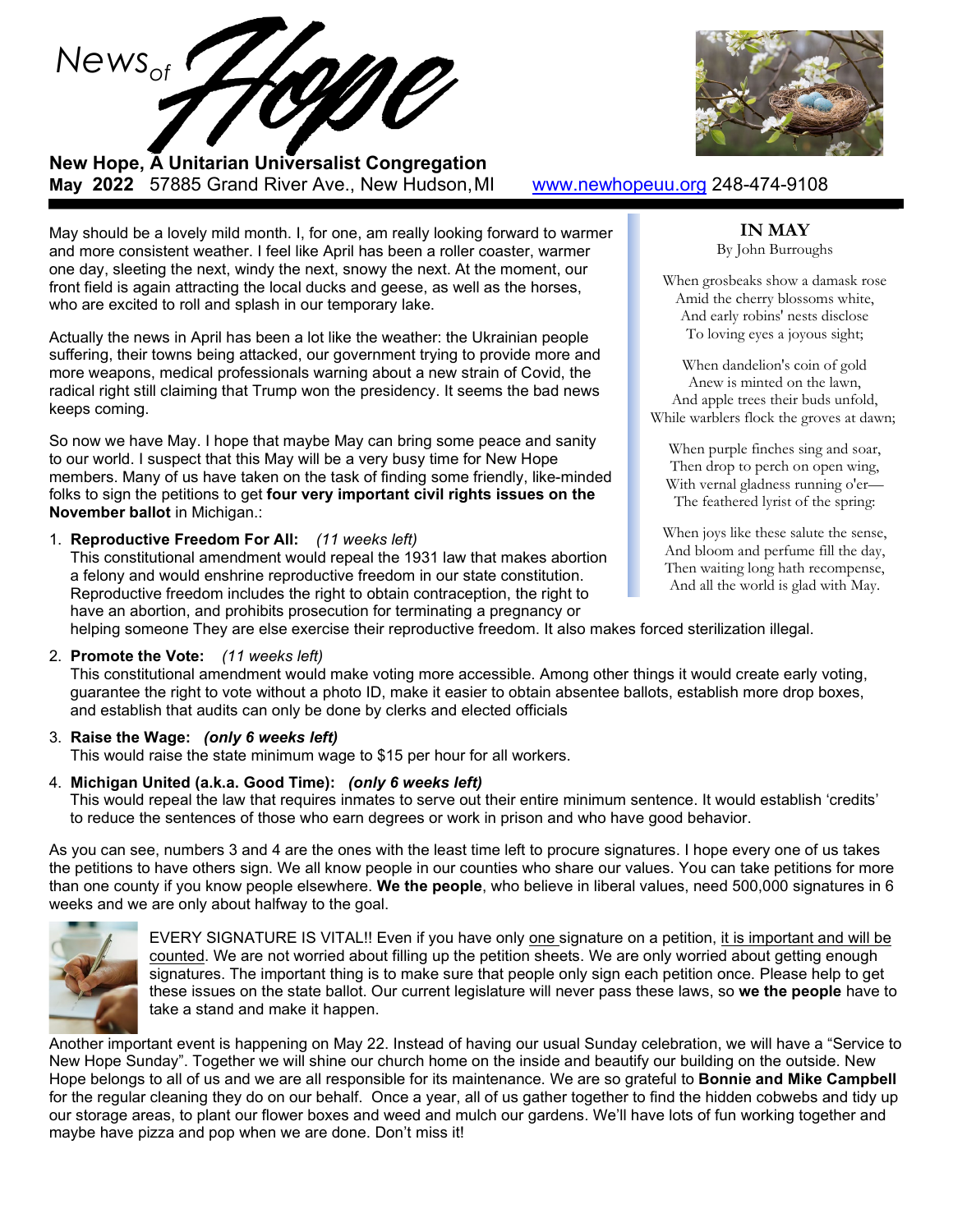At New Hope this church year, we have talked about many important topics including transgender justice, racial justice, and environmental justice, love and compassion. As we come to the end of the church year, I am wondering if any of you have ideas or subjects you would like to see us cover this spring. Please share with me, or a board member, if you think of something.

Also, I will be on vacation in July and we will need some folks to step up to lead services while I am gone. So if you have a game to play, a video to watch and discuss, a lesson to teach, or an activity to share, please talk to me or to a board member. We will be looking for volunteers with good ideas! I am happy to help with resources if you need them.

### *Have a happy and healthy May!*

*Remember that covid is still around, so be safe! You each are precious and valuable in all our eyes!*





Greeters

| May 1 | Robyn         |
|-------|---------------|
| May 8 | <b>Bonnie</b> |

- May 15 Corrine & Mike
- May 22 Sue
- May 29 No Service for Memorial Day Weekend

The June dates and beyond is wide open for volunteers. Email me  $@$  [kzaenger@comcast.net](mailto:kzaenger@comcast.net) to sign up or use the sign-up sheet on the hospitality table.

# **Blessing Box**

Thank you to everyone for helping me out with the Blessing Box.

I think it serves a need in the community, especially now with food prices going up. Thanks so much!

--Corinne

Items needed: *Toilet paper Shampoo or conditioner Wipes (cleaning) Feminine hygiene products Dish detergent Bathroom or kitchen cleaner Hand soap Bar soap Shower gel* 

*Paper towels Children's shampoo or soap Kleenex Toothpaste and toothbrushes Laundry detergent Hair brushes, combs, etc*

# **Charity Poker Events 2022**

Here are the poker event dates for the rest of the year. There are all Wednesday through Saturday as in the past.

June 15 - 18 Aug. 24 - 27 Oct. 19 - 22

Dennis will get the online signup for June setup soon.

# **Chalice Lighting for Challenging Times**

By [Lisa Doege](https://www.uua.org/offices/people/lisa-doege)

"Why a flaming chalice?" the question comes. It's the cup of life, we answer. A cup of blessings overflowing. A cup of water to quench our spirits' thirst. A cup of wine for celebration and dedication. The flame of truth. The fire of purification. Oil for anointing, healing. Out of chaos, fear, and horror, thus was the symbol crafted, a generation ago. So may it be for us, in these days of uncertainty, sorrow, and rage. And a light to warm our souls and guide us home.



*News of Hope/May 2022*